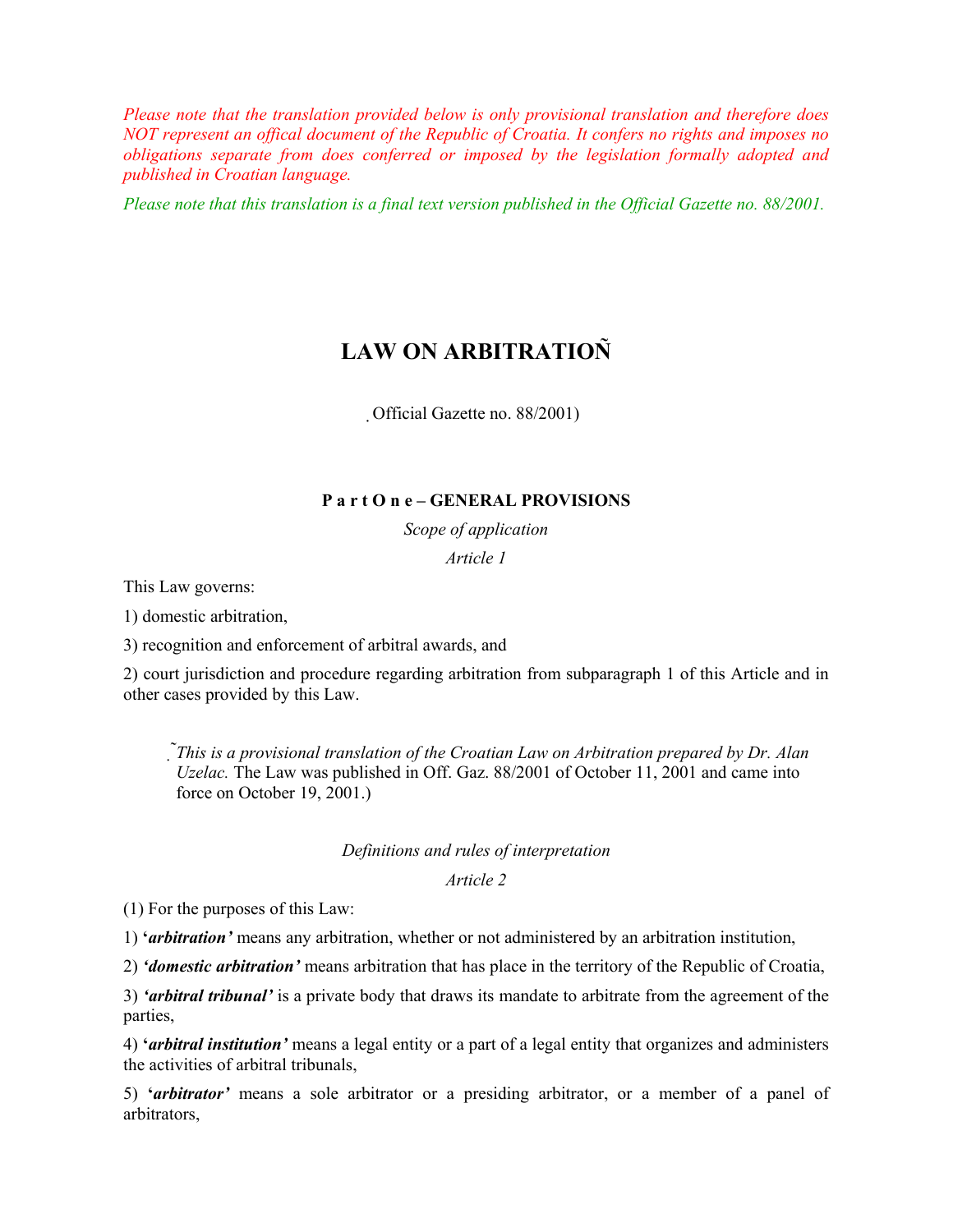6) 'dispute without an international element' means a dispute in which both parties are natural persons with domicile or habitual residence in Croatia, or legal persons established under the law of the Republic of Croatia, unless the dispute meets the requirements of subparagraph 7 of this paragraph,

7) 'dispute with an international element' means a dispute in which at least one party is a natural person with domicile or habitual residence abroad, or a legal person established under foreign law,

8) 'award' means a decision on the merits of the dispute,

9) *'final award'* means an award on the basis and the amount of an individual claim,

10) 'court' means a body of the state judicial power,

11) 'mediator (conciliator)' means a person that conducts a separate conciliation procedure on the basis of a written agreement between the parties.

(2) Where a provision of this Law refers to an agreement or possibility of agreement between the parties on a certain issue or in any other way refers to an agreement of the parties, such agreement includes any arbitration rules contained or referred to in that agreement.

(3) The provisions of this Law that refer to the statement of claim also apply to the counterclaim and the provisions that refer to the statement of defense also apply to the reply to the counter-claim, save for the provisions of this Law on default of a party (Article 24, paragraph 1) and withdrawal of the statement of claim (Article 32, paragraph 1, subparagraph 1).

### P a r t T w o – ARBITRATION IN THE REPUBLIC OF CROATIA

#### Chapter One – General provisions

#### Arbitrability

#### Article 3

(1) Parties may agree on domestic arbitration for the settlement of disputes regarding rights of which they may freely dispose.

(2) In disputes with an international element, parties may also agree on arbitration outside the territory of the Republic of Croatia, unless it is provided by law that such a dispute may be subject only to the jurisdiction of a court in the Republic of Croatia.

(3) Parties may agree to submit the disputes referred to in paragraph 1 of this article to arbitration, regardless of whether or not the arbitration is administered by an arbitral institution.

#### Receipt of written communications

#### Article 4

(1) Unless otherwise agreed by the parties, any written communication shall be deemed to have been delivered on the day when it is delivered to the mailing address of the addressee or to the person designated to receive written communications.

(2) Mailing address is the address at which the addressee regularly receives mail. If the addressee has not expressly defined any other address or if the circumstances of the case do not indicate otherwise, the mailing address shall be the address of the seat or the branch office of the addressee, his habitual residence or the address referred to in the main contract or in the arbitration agreement.

(3) If none of the addresses referred to in paragraph 2 of this article is known, a written communication shall be deemed to have been served on the day when its delivery has been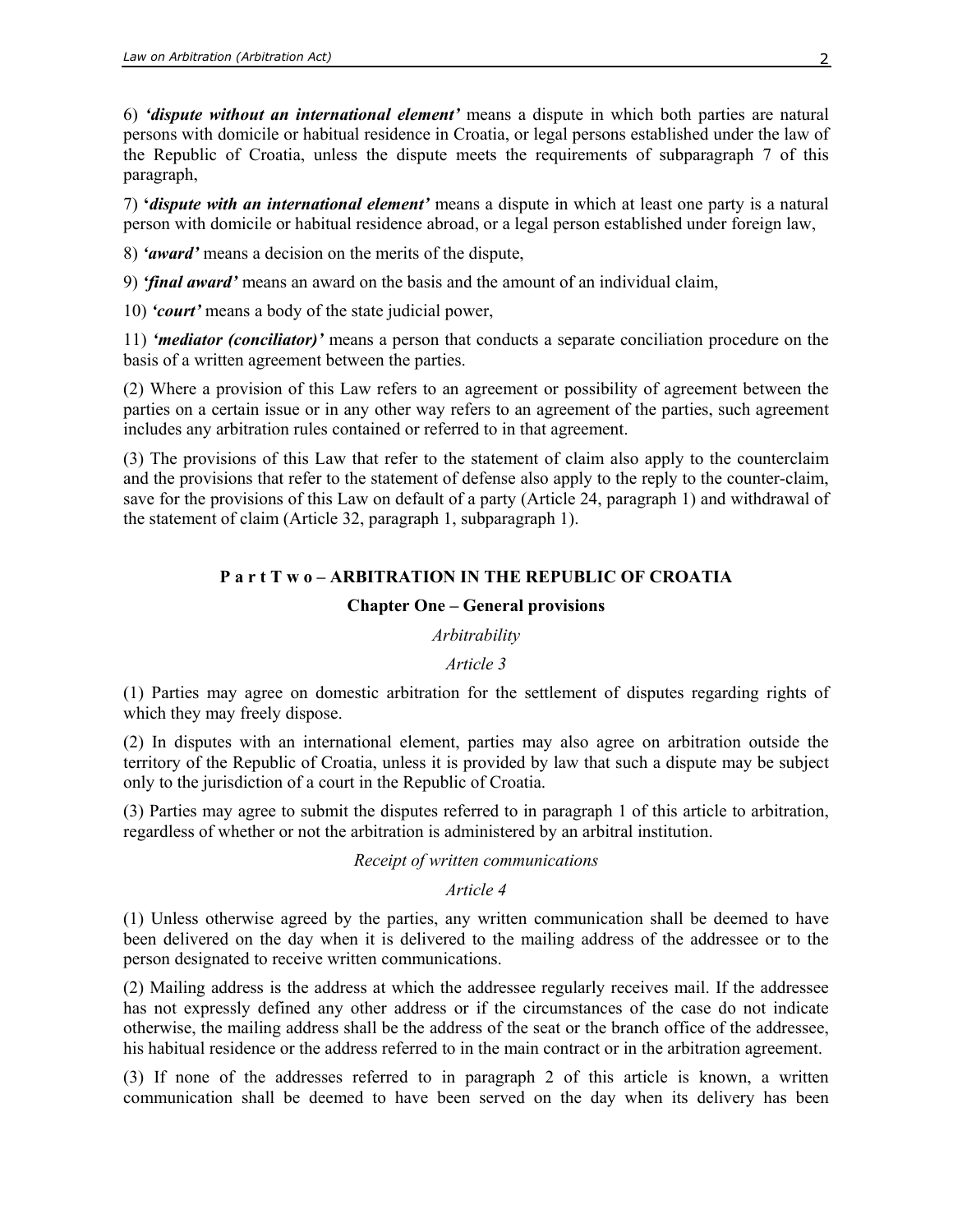attempted to the last known address, provided it has been properly forwarded by registered mail with return receipt or in any other way that can provide evidence of attempted delivery.

(4) A written communication shall be deemed to have been served if the addressee to whom delivery was attempted in the above described manner refuses to receive it.

(5) Provisions of paragraph 1 of this article shall not apply to delivery of communications in court proceedings.

### Waiver of the right to object

## Article 5

A party who knew or should have known that any provision of this Law from which the parties may derogate or any requirement under the arbitration agreement has not been complied with and yet proceeded with the arbitration without stating his objection to such non-compliance without undue delay or, if a time limit is provided therefore, within such period of time, shall be deemed to have waived his right to object.

#### Chapter Two – ARBITRATION AGREEMENT

#### Arbitration agreement - definition, form and applicable law

#### Article 6

(1) An arbitration agreement is an agreement of the parties to submit to arbitration all or certain disputes that have arisen or that may arise in the future between them in respect of a defined legal relationship of a contractual or non-contractual nature. An arbitration 3/16 agreement may be concluded in the form of an arbitration clause in a contract or in the form of a separate arbitration agreement.

(2) The arbitration agreement shall be in writing. An agreement is in writing if it is contained in documents signed by the parties or in an exchange of letters, telex, faxes, telegrams or other means of telecommunication that provide a record of the agreement, whether signed by the parties or not.

(3) It is considered that an arbitration agreement shall be deemed to be concluded in writing if:

1) it is contained in one party's written offer, or if a third party transmitted to both parties such an offer, provided that against such offer no objection was timely raised, and such failure to object, according to usages in transactions of the same nature, may be considered to constitute acceptance of the offer,

2) after an orally concluded arbitration agreement, a party communicates to the other a written communication, referring to the arbitration agreement concluded earlier orally, and the other party fails to object timely, and such failure, according to usages in transactions of the same nature, may be considered to constitute acceptance of the offer.

(4) The reference in a contract to a document containing an arbitration clause (general terms of a contract, text of other agreement or similar) constitutes an arbitration agreement provided that the reference is such as to make that clause part of the contract.

(5) An arbitration agreement may also be concluded by the issuance of a bill of lading, if the bill of lading contains an express reference to an arbitration clause in a charter party.

(6) Notwithstanding the provisions of Arts. 1-5 of this Law, if a dispute has arisen or could arise out of a consumer contract, the arbitration agreement must be contained in a separate document signed by both parties. In such a document no agreements may be contained other than those referring to the arbitral proceedings, except if the document was drawn up by a notary public.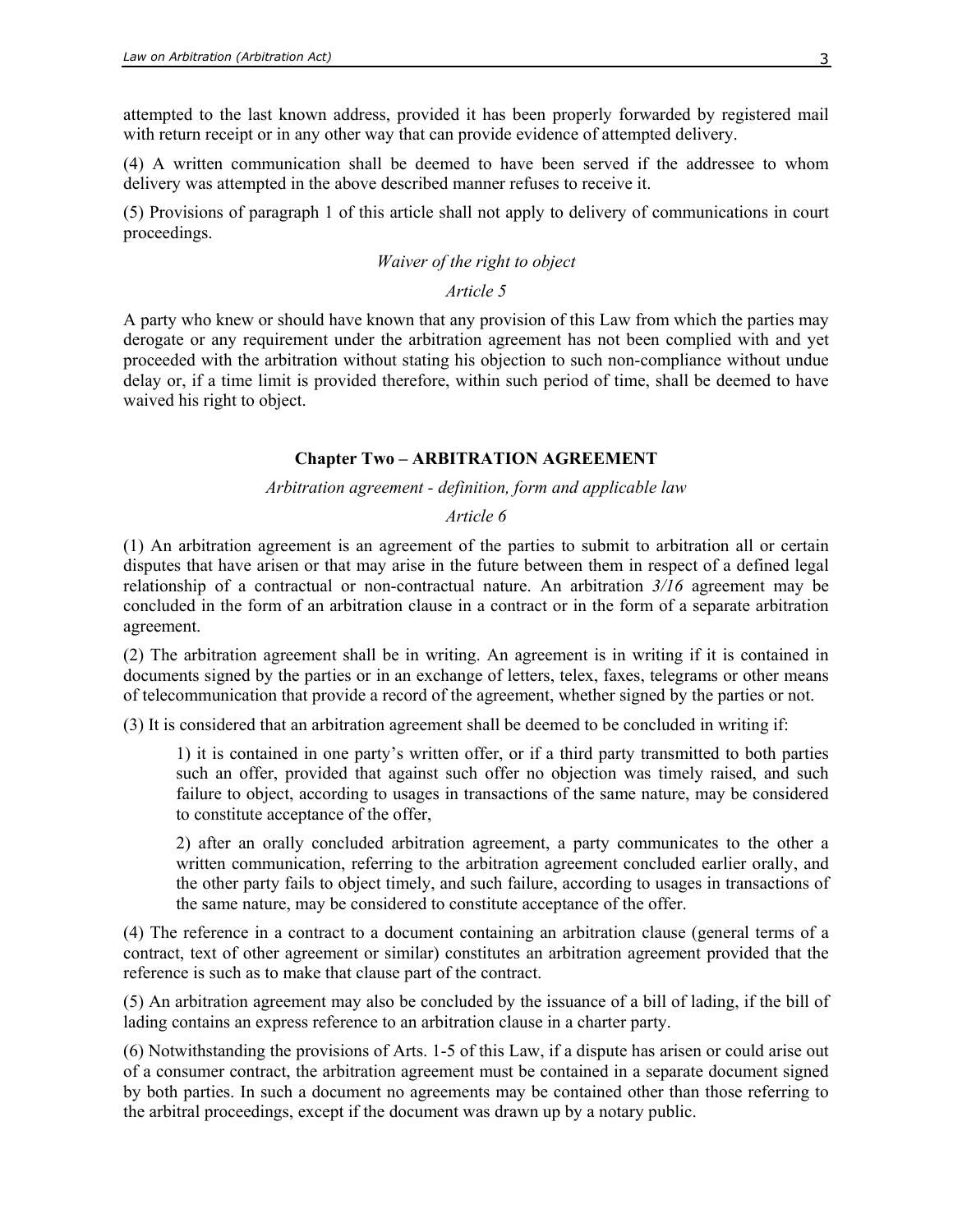(7) The law applicable to the validity of an arbitration agreement ratione materiae is the law designated by the parties. If the parties failed to designate such applicable law, the applicable law will be the law applicable to the substance of the dispute or the law of the Republic of Croatia.

(8) An arbitration agreement shall be deemed to be valid if the claimant files the statement of claim to arbitration and the respondent fails to object to the jurisdiction of the arbitral tribunal at the latest in his statement of defense in which he raised issues related to the substance of the dispute.

## Capacity of the parties

Article 7

(1) Capacity of natural and legal persons and other entities to conclude an arbitration agreement and be parties to an arbitration dispute is governed by the law that is applicable to them.

(2) Citizens of the Republic of Croatia and legal persons of Croatian Law, including the Republic of Croatia and units of local and regional self-government, may conclude arbitration agreements and be parties to arbitration.

Power of attorney for the conclusion of an arbitration agreement

Article 8

If the validity of a power of attorney is governed by Croatian law, the authority to conclude the main contract implies an authority to conclude an arbitration agreement.

#### Chapter Three – ARBITRAL TRIBUNAL

Number of arbitrators

#### Article 9

If the parties have not agreed otherwise, three arbitrators shall be appointed.

Appointment of arbitrators

### Article 10

(1) No person shall be precluded by reason of his nationality from acting as an arbitrator, unless otherwise agreed by the parties.

(2) Judges of Croatian courts may only be appointed as presiding arbitrators or as sole arbitrators.

(3) Parties are free to agree on the procedure of appointing the arbitrator or arbitrators, subject to the provisions of paragraphs 4 and 5 of this article.

(4) Failing such agreement,

1) in an arbitration with three arbitrators, each party shall appoint one arbitrator, and the two arbitrators thus appointed shall appoint the third arbitrator as presiding arbitrator.

If a party fails to appoint an arbitrator or fails to inform the other party of this appointment within thirty days of the notice of appointment by the other party accompanied by a request to appoint an arbitrator, or if two arbitrators fail to agree on the third arbitrator within thirty days of the appointment of the last appointed of them, the appointment of the arbitrator shall be made, upon request of a party, by the appointing authority specified in Article 43, paragraph 3 of this Law;

2) in an arbitration with a sole arbitrator, if the parties fail to agree on the arbitrator, such arbitrator shall be appointed, upon request of a party, by the appointing authority specified in Article 43, paragraph 3 of this Law.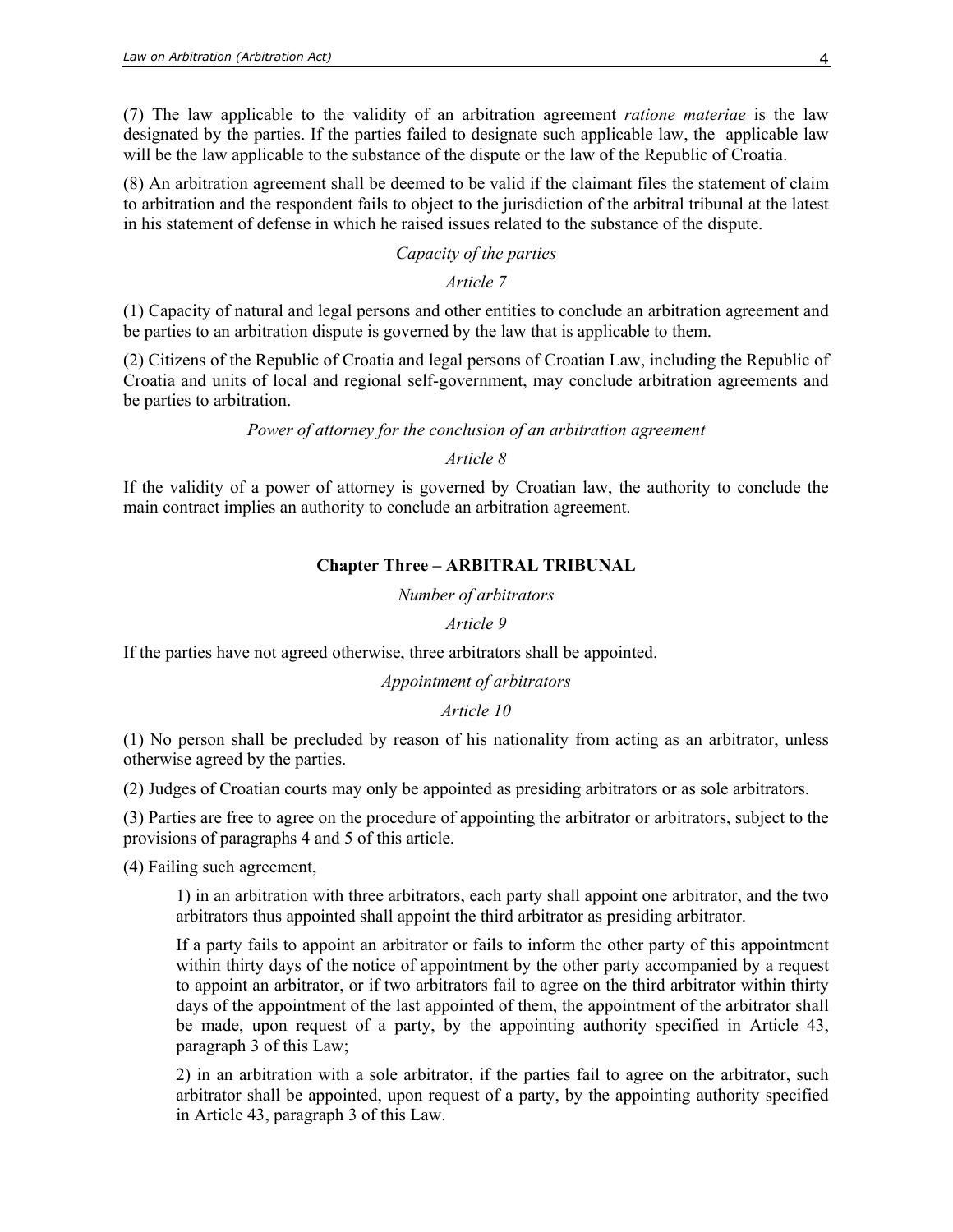(5) Where, under an appointment procedure agreed by the parties,

1) a party fails to act as required under such procedure, or

2) the parties or arbitrators are unable to reach an agreement required of them under such procedure, or

3) a third party, including an institution, fails to perform any function entrusted to it under such procedure, any party may request the appointment authority specified in Article 43, paragraph 3 of this Law to take the necessary measure, unless the agreement on the appointment procedure provides other means for securing the appointment.

(6) The appointing authority specified in Article 43, paragraph 3 of this Law, in appointing an arbitrator, shall have due regard to any qualifications required of the arbitrator by the agreement of the parties and to such considerations as are likely to secure the appointment of an independent and impartial arbitrator, and, in a dispute with an international element, in the case of a sole or presiding arbitrator, shall take into account as well the advisability of appointing an arbitrator of a nationality other than those of the parties.

(7) A decision on a matter that is, pursuant to paragraphs 3 or 4 of this article entrusted to the appointing authority specified in Article 43, paragraph 3 of this Law, shall not be subject to appeal.

## Rights and duties of arbitrators

#### Article 11

(1) An arbitrator must accept his appointment in writing. Such acceptance may be made by signing the arbitration agreement.

(2) An arbitrator must conduct the arbitration with due expeditiousness and undertake measures on time in order to avoid any delay of the proceedings.

(3) Unless agreed otherwise, the parties may discharge by their consent an arbitrator that fails to perform his duties, or does not perform them in a timely manner.

(4) An arbitrator has the right to reimbursement of expenses and a fee for the work completed, unless he has waived these rights in writing. The parties shall be jointly and severally liable for the payment of such expenses and fees.

(5) If an arbitrator has determined the amount of his own expenses and fees, his decision does not bind the parties unless they accept it. If the parties do not accept this decision, the expenses and fees will be determined, upon request of an arbitrator or of a party, by the authority specified in Article 43, paragraph 3 of this Law. The decision made by such authority is a title for enforcement against the parties to the arbitral dispute.

#### Challenge of arbitrators

### Article 12

(1) When a person is approached in connection with his possible appointment as an arbitrator, he shall disclose any circumstances likely to give rise to justifiable doubts as to his independence or impartiality. An arbitrator, from the time of his appointment and throughout the arbitral proceedings, shall without delay disclose any such circumstances to the parties unless they have been previously informed of them by him.

(2) An arbitrator may be challenged only if circumstances exist that give rise to justifiable doubts as to his independence or impartiality, or if the arbitrator does not posses qualifications agreed to by the parties or if he fails to fulfill his duties specified in Article 11, paragraph 2 of this Law.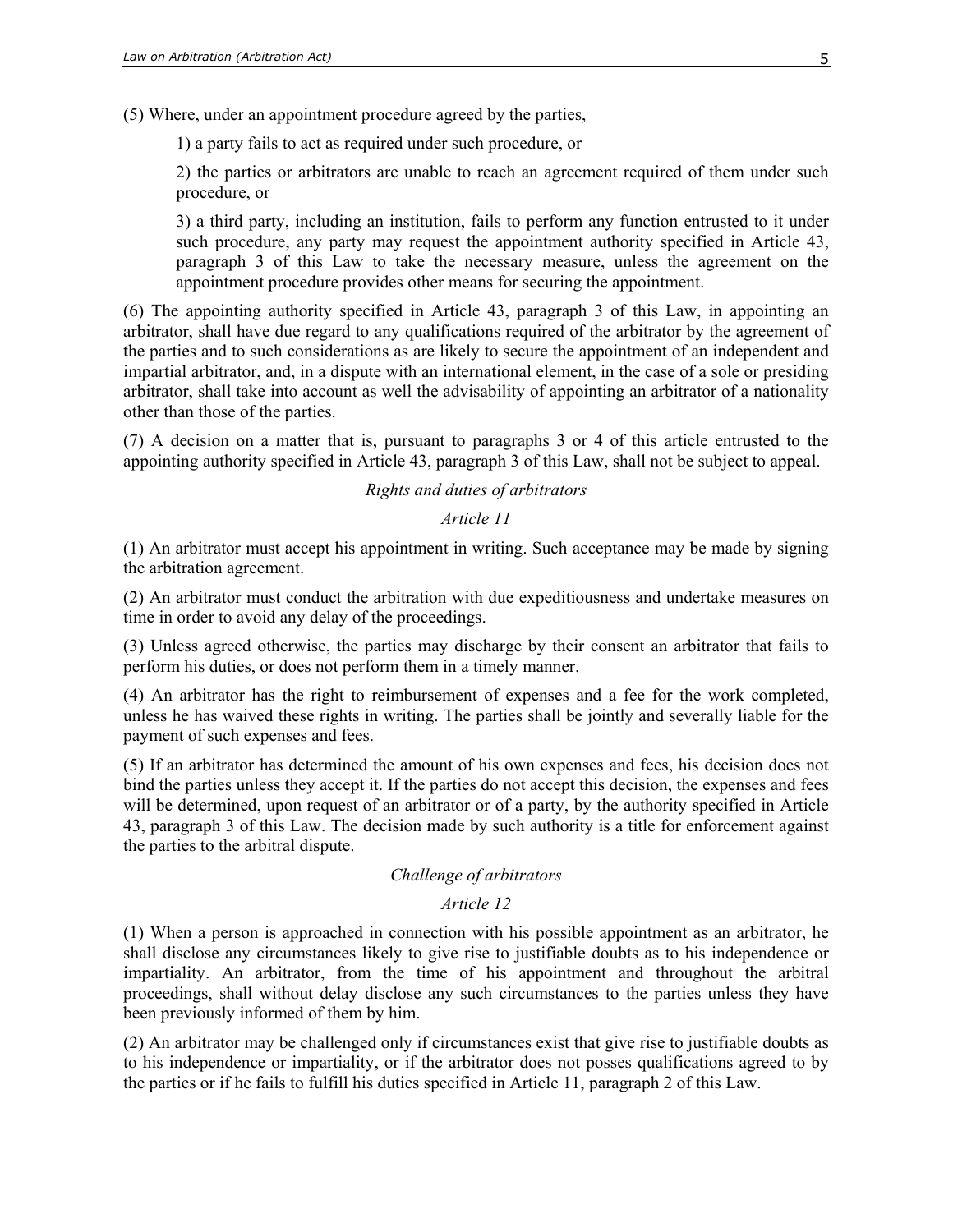(3) A party may challenge an arbitrator appointed by him, or in whose appointment he has participated, only for reasons that occurred after the appointment or reasons of which he becomes aware after the appointment has been made.

(4) The parties are free to agree on a procedure for challenging an arbitrator, subject to the provisions of paragraph 7 of this article.

(5) Failing such agreement, a party who intends to challenge an arbitrator shall, within fifteen days after becoming aware of the appointment of the arbitrator or after becoming aware of any circumstances referred to in paragraph 2 of this article, send a written statement of the reasons for the challenge to the arbitral tribunal.

(6) Unless the challenged arbitrator withdraws from his office or the other party agrees to the challenge, the arbitral court, including the arbitrator subject to the challenge, shall promptly decide on the challenge.

(7) If a challenge under the procedure specified in paragraphs 4 and 6 of this article is not successful, the challenging party may, within thirty days after having received notice of the decision rejecting the challenge, or if the arbitral tribunal does not decide on the challenge within thirty days after the challenge was made, in a further thirty days from the moment of the expiration of the first thirty days, request from the appointing authority specified in Article 43, paragraph 3 of this Law to decide on the challenge. While such a request is hallenged arbitrator, may continue the arbitral proceedings and make an award.

#### Failure to perform arbitrator's duties

#### Article 13

(1) If an arbitrator becomes de iure or de facto unable to perform his functions, and he withdraws from his office or the parties agree on the termination, his mandate shall be terminated. If a controversy remains concerning any of the grounds, any party may request the authority specified in Article 43, paragraph 3 of this Law to decide on the termination of the mandate.

(2) If under this article or Article 12, paragraph 6, an arbitrator withdraws from his office or parties agree to terminate his mandate, this does not imply existence of any ground referred to in this article or Article 12, paragraph 2 of this Law.

#### Appointment of substitute arbitrator

### Article 14

Where the mandate of an arbitrator terminates under Articles 12 or 13 of this Law, or because of his withdrawal from office for any other reason or because of the revocation of his mandate by agreement of the parties, or in any other case of termination of his mandate, a substitute arbitrator shall be appointed according to the rules that were applicable to the appointment of the arbitrator being replaced.

### Jurisdiction of arbitral tribunal

#### Article 15

(1) The arbitral tribunal may rule on its own jurisdiction, including any objections with respect to the existence or the validity of the arbitration agreement. For that purpose, an arbitration clause that forms part of a contract shall be treated as an agreement independent of the other terms of the contract. A decision by the arbitral tribunal that the contract is null and void shall not entail *ipso* iure the invalidity of the arbitration clause.

(2) A plea that the arbitral tribunal does not have jurisdiction shall be raised not later than the submission of the statement of defense in which the respondent raised issues related to the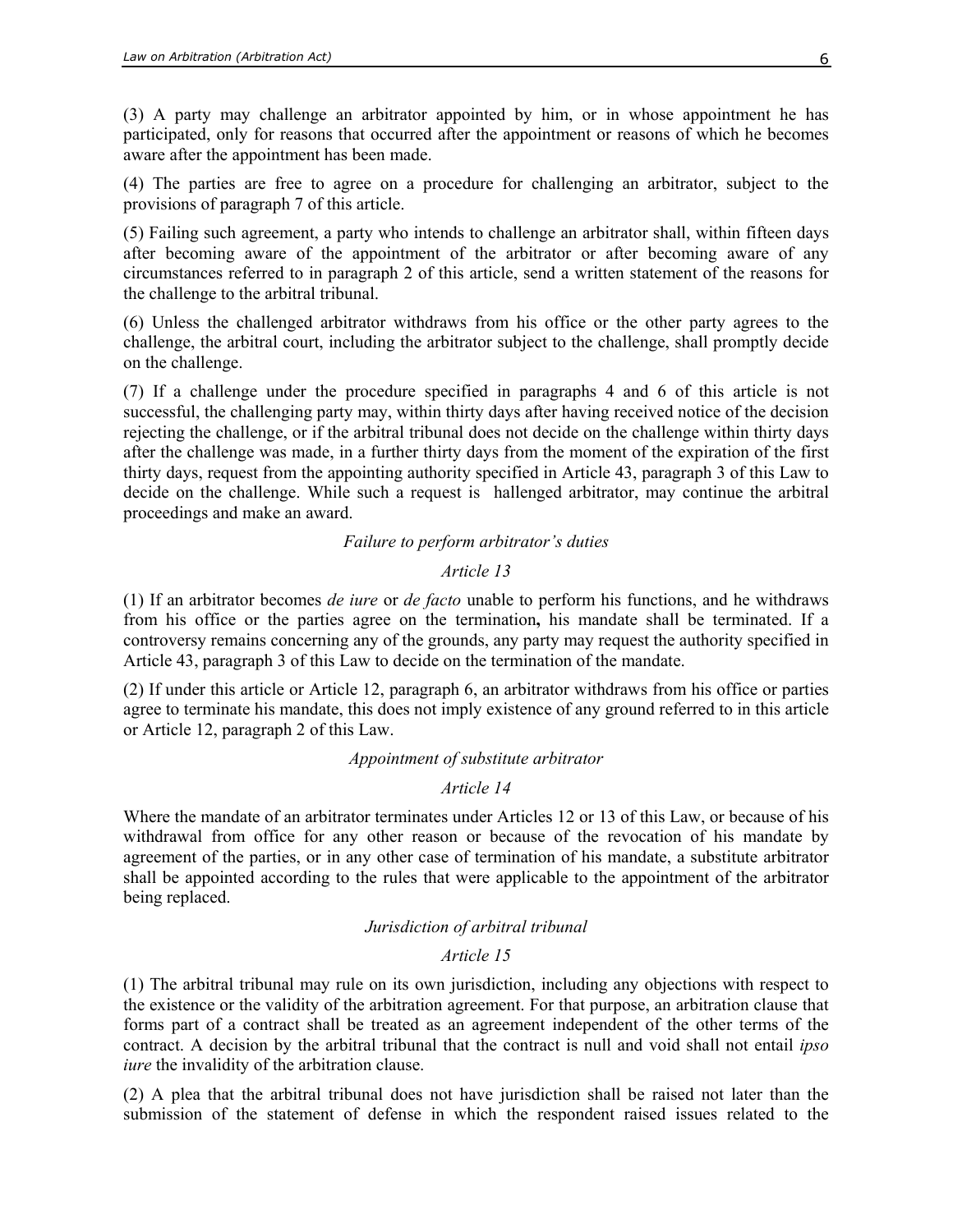substance of the dispute. A party is not precluded from raising such a plea by the fact that he has appointed or participated in the appointment of an arbitrator. A plea that the arbitral tribunal is exceeding the scope of its authority shall be made as soon as the matter alleged to be beyond the scope of its authority is raised during the arbitral proceedings. The arbitral tribunal may, in either case, admit a later plea if it considers the delay justified.

(3) The arbitral tribunal may rule on a plea referred to in paragraph 2 of this article either as a preliminary question or in an award on the merits. If the arbitral tribunal rules as a preliminary question that it has jurisdiction, any party may request, within thirty days after having received notice of that ruling, the court specified in Article 43, paragraph 1 of this Law to decide the matter. While such a request is pending, the arbitral tribunal may continue the arbitral proceedings and make an award.

(4) The court proceedings from paragraph 3 of this Article shall be urgent.

### Interim measures in arbitral proceedings

### Article 16

(1) Unless otherwise agreed by the parties, the arbitral tribunal may, at the request of a party, order any party to take such interim measures of protection as the arbitral tribunal may consider necessary in respect of the subject-matter of the dispute. The arbitral tribunal may require any party to provide appropriate security in connection with such measure.

(2) If a party to which interim measures relate does not agree to undertake them voluntarily, the party that made the motion for such measures may request their enforcement before the competent court

#### Chapter Four – ARBITRAL PROCEEDINGS

## Equal treatment of parties

#### Article 17

(1) The parties to proceedings before an arbitral tribunal shall be treated equally.

(2) The parties shall have the right to respond to statements and claims of their adversary.

(3) For the purpose of compliance with the provisions of paragraphs 1 and 2 of this article, arbitrators shall, to the extent necessary and possible, attempt to disclose to the parties their opinions and give appropriate explanations in order to evaluate all relevant factual and legal issues.

#### Rules of procedure

### Article 18

(1) Subject to the provisions of this Law, parties are free to agree, directly or by reference to any established set of rules, a statute or in other appropriate manner, the procedure to be followed by the arbitral tribunal in the conduct of the proceedings.

(2) Failing such agreement, the arbitral tribunal may, subject to the provisions of this Law, conduct the arbitration in such manner as it considers appropriate. The power conferred upon the arbitral tribunal includes the power to determine the rules of procedure either directly or by reference to a set of rules, a statute or in other appropriate manner, and the power to determine the admissibility, relevance and weight of any evidence.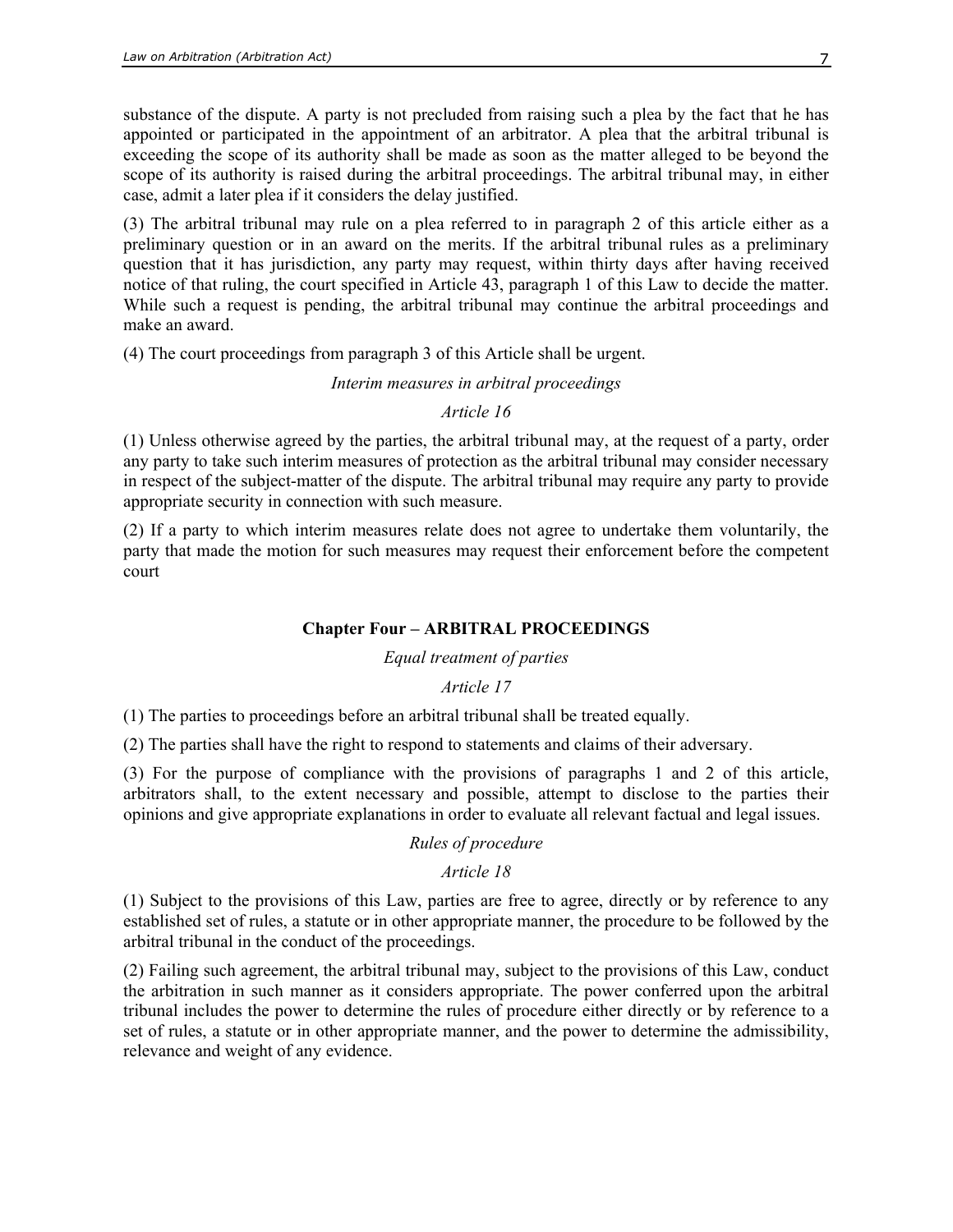# Place of arbitration Article 19

(1) The parties are free to agree on the place of arbitration.

(2) Failing such agreement, the place of arbitration will be determined by the arbitral tribunal having regard to the circumstances of the case, including the convenience for the parties.

(3) If the place of arbitration is not determined pursuant to paragraphs 1 and 2 of this article, the place of arbitration shall be deemed to be the place designated in the award as the place where the award was made.

(4) Notwithstanding the provisions of paragraph 1 and 2 of this article, the arbitral tribunal may, unless otherwise agreed by the parties, meet at any place it considers appropriate for consultation among its members, for hearing witnesses, experts or the parties, or for inspection of goods or documents.

### Commencement of arbitral proceedings

#### Article 20

Unless otherwise agreed by the parties, the arbitral proceedings commence:

(1) if the arbitral proceedings are organized and administered by an arbitral institution - on the date when such institution receives the claim;

(2) in any other event (*ad hoc* arbitration) - on the date on which a notification of the appointment of an arbitrator or a proposal for appointing a sole arbitrator, accompanied by an invitation to appoint the other arbitrator or declare whether he accepts the proposed sole arbitrator, and the statement of claim that submits the dispute to arbitration is received by the respondent

### Language

#### Article 21.

(1) The parties are free to agree on the language or languages to be used in the arbitral proceedings. Failing such agreement, the arbitral tribunal shall determine the language or languages to be used in the proceedings. This agreement or determination by the arbitral tribunal, unless otherwise specified therein, shall apply to any written statement by a party, any hearing and any award, decision or other communication by the arbitral tribunal.

(2) The arbitral tribunal may order that any documentary evidence shall be accompanied by translation into the language or languages agreed upon by the parties or determined by the arbitral tribunal.

(3) Until the language of the proceedings has been determined, a claim, a defense and other deeds can be submitted in the language of the main contract, of the arbitration agreement or in the Croatian language.

(4) If neither parties nor arbitrators can reach an agreement on the language of arbitration, the language of arbitration shall be the Croatian language.

#### Statements of claim and defense

### Article 22

(1) Unless otherwise agreed by the parties, the claimant shall in his statement of claim state the facts supporting his claim, the points at issue and relief or remedy sought, and the respondent shall in his statement of defense state his defense in respect of the claimant's statements, proposals and claims.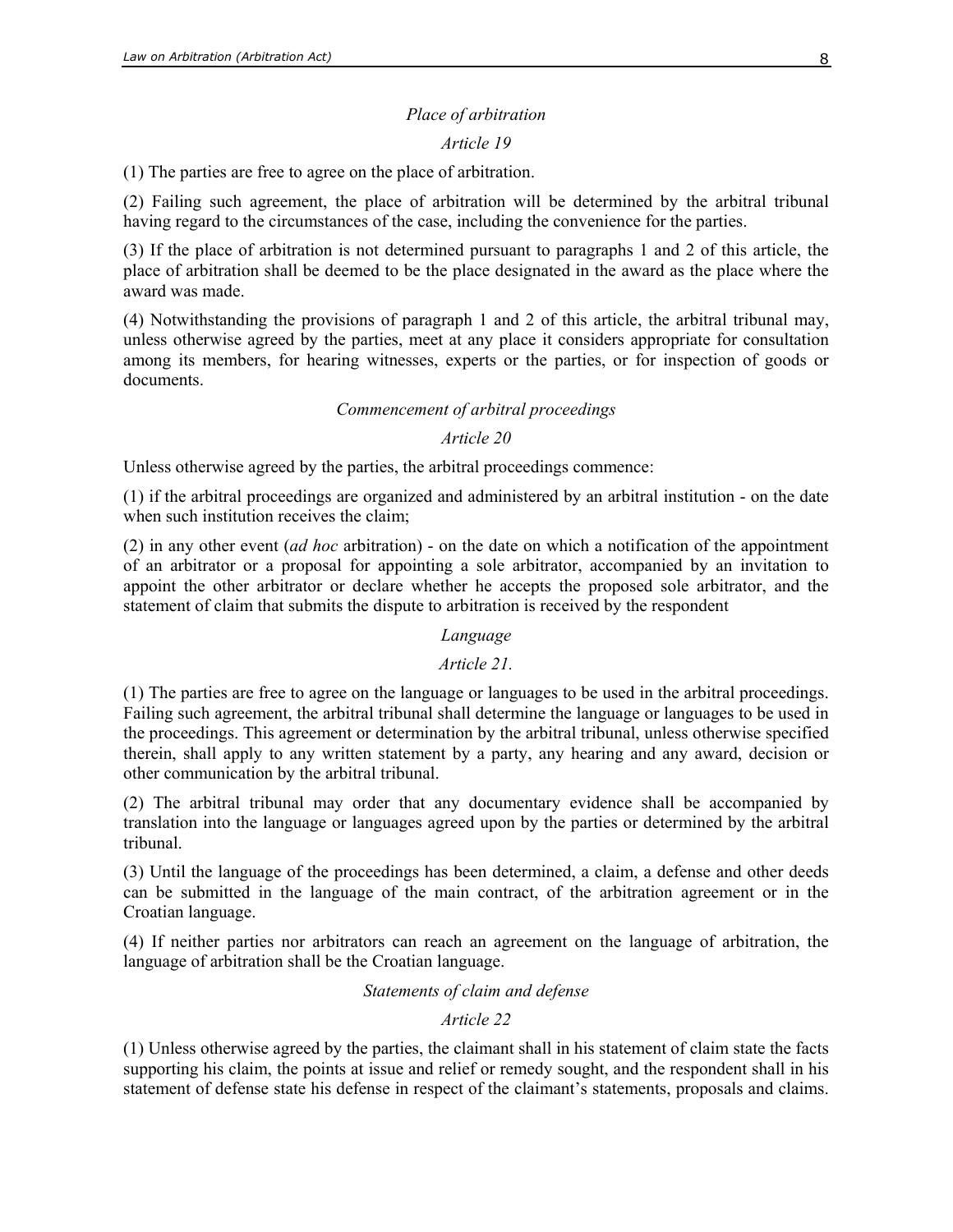The parties may submit with their statements all documents they consider to be relevant or may add a reference to the documents or other evidence they will submit.

(2) Unless otherwise agreed by the parties, either party may amend or supplement his claim or defense during the course of the arbitral proceedings, unless the arbitral tribunal considers it inappropriate to allow such amendment having regard to the delay in making it.

#### Hearings and written proceedings

Article 23

(1) Subject to any contrary agreement by the parties, the arbitral tribunal shall decide whether to schedule and hold oral hearings for the presentation of evidence or for oral argument, or whether the proceedings shall be conducted on the basis of documents.

(2) Unless the parties have agreed that no hearings shall be held, the arbitral tribunal shall hold such hearings at an appropriate stage of the proceedings, if so requested by a party.

(3) The parties shall be given sufficient advance notice of any hearing and of any meeting of the arbitral tribunal for the purpose of inspection of goods, other property or documents.

(4) All statements, documents or other information supplied to the arbitral tribunal by one party shall be communicated to the other party. Any expert report or evidentiary document on which the arbitral tribunal may rely in making its decision shall be communicated to each of the parties.

(5) Unless otherwise agreed by the parties, the arbitral proceedings are not public.

## Default of a party

## Article 24

Unless otherwise agreed by the parties, if, without showing sufficient cause,

1) the claimant fails to communicate his statement of claim in accordance with Article 22, paragraph 1 of this Law, the arbitral tribunal shall terminate the proceedings;

2) the respondent fails to communicate his statement of defense in accordance with Article 22, paragraph 1 of this Law, the arbitral tribunal shall continue the proceedings without treating such failure in itself as an admission of the claimant's allegations;

3) any party fails to appear at a hearing or to produce documentary evidence within the time limit provided for their production, the arbitral tribunal may continue the proceedings and make the award on the evidence before it.

## Witnesses

### Article 25

(1) As a rule, witnesses shall be examined in oral hearings.

(2) Subject to their consent, witnesses may be examined outside oral hearings; the arbitral tribunal can also request witnesses to answer questions in writing within a certain period of time.

(3) Witnesses shall be examined without taking an oath.

#### Experts

#### Article 26

(1) Unless otherwise agreed by the parties, the arbitral tribunal:

1) may appoint one or more experts to report to it on specific issues to be determined by the arbitral tribunal;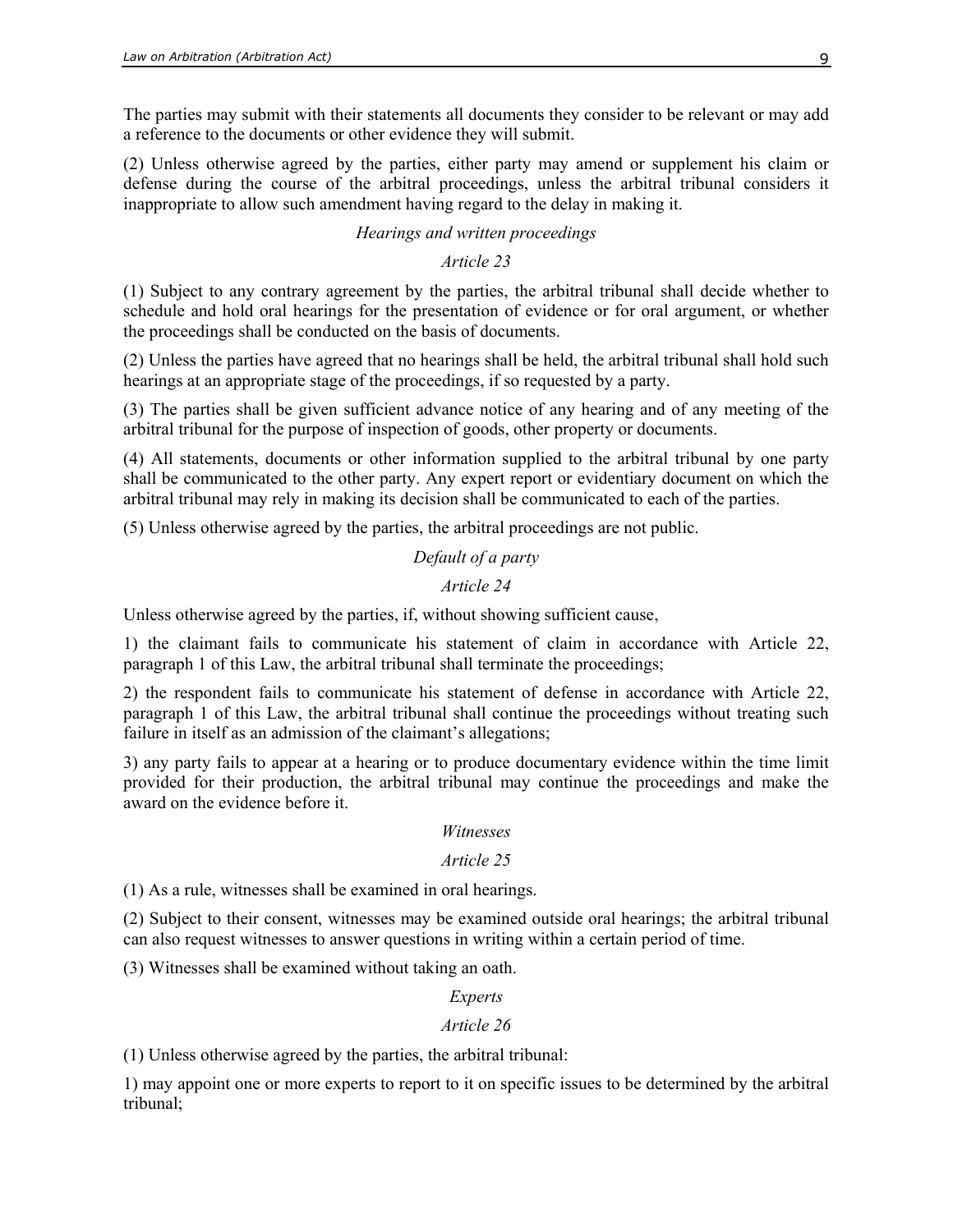2) may require a party to give the expert any relevant information or to produce or to provide access to any relevant documents, goods or other property for his inspection.

(2) Unless otherwise agreed by the parties, if a party so requests or if the arbitral tribunal considers it necessary, the expert shall, after delivery of his written or oral report, participate in a hearing where the parties shall have the opportunity to put questions to him and to present other expert witnesses in order to testify on the points at issue.

(3) The provisions of Article 12, paragraphs 1 to 6 of this Law, will appropriately apply to the challenge of experts.

### Chapter Five – AWARD AND TERMINATION OF PROCEEDINGS

Applicable law

## Article 27

(1) The arbitral tribunal shall decide the dispute in accordance with such rules of law as are chosen by the parties as applicable to the substance of the dispute. Any designation of the law or legal system of a given state shall be construed, unless otherwise expressed, as directly referring to the substantive law of that State and not to its conflict of laws rules.

(2) Failing any designation by the parties under paragraph 1 of this article, the arbitral tribunal shall apply the law that it considers to be most closely connected with the dispute.

(3) The arbitral tribunal shall decide ex aequo et bono or en qualité d'amiable compositeur only if the parties have expressly authorized it to do so.

(4) In all cases, the arbitral tribunal shall decide in accordance with the terms of the contract and shall take into account the applicable usages.

#### Decision making by panel of arbitrators

#### Article 28

(1) Unless otherwise agreed by the parties, the arbitral tribunal shall make any decision by a majority of all its members.

(2) If a majority has not been achieved, arbitrators shall continue deliberations on each issue.. If after repeated voting the majority still cannot be achieved, the award shall be made by the presiding arbitrator.

(3) Outside joint sessions of the arbitral tribunal, questions of procedure may be decided by a presiding arbitrator, unless the parties or all members of the arbitral tribunal have not agreed otherwise.

(4) The panel of arbitrators may entrust to one of its members to undertake certain fact-finding activities.

### Settlement

#### Article 29

(1) If the parties settle the dispute during arbitral proceedings, the arbitral tribunal shall terminate the proceedings upon their request, unless the parties request to record the settlement in the form of an arbitral award on the agreed terms.

(2) The arbitral tribunal shall upon the request of the parties record the settlement in the form of an arbitral award, unless it finds that its content violates the public order of the Republic of Croatia.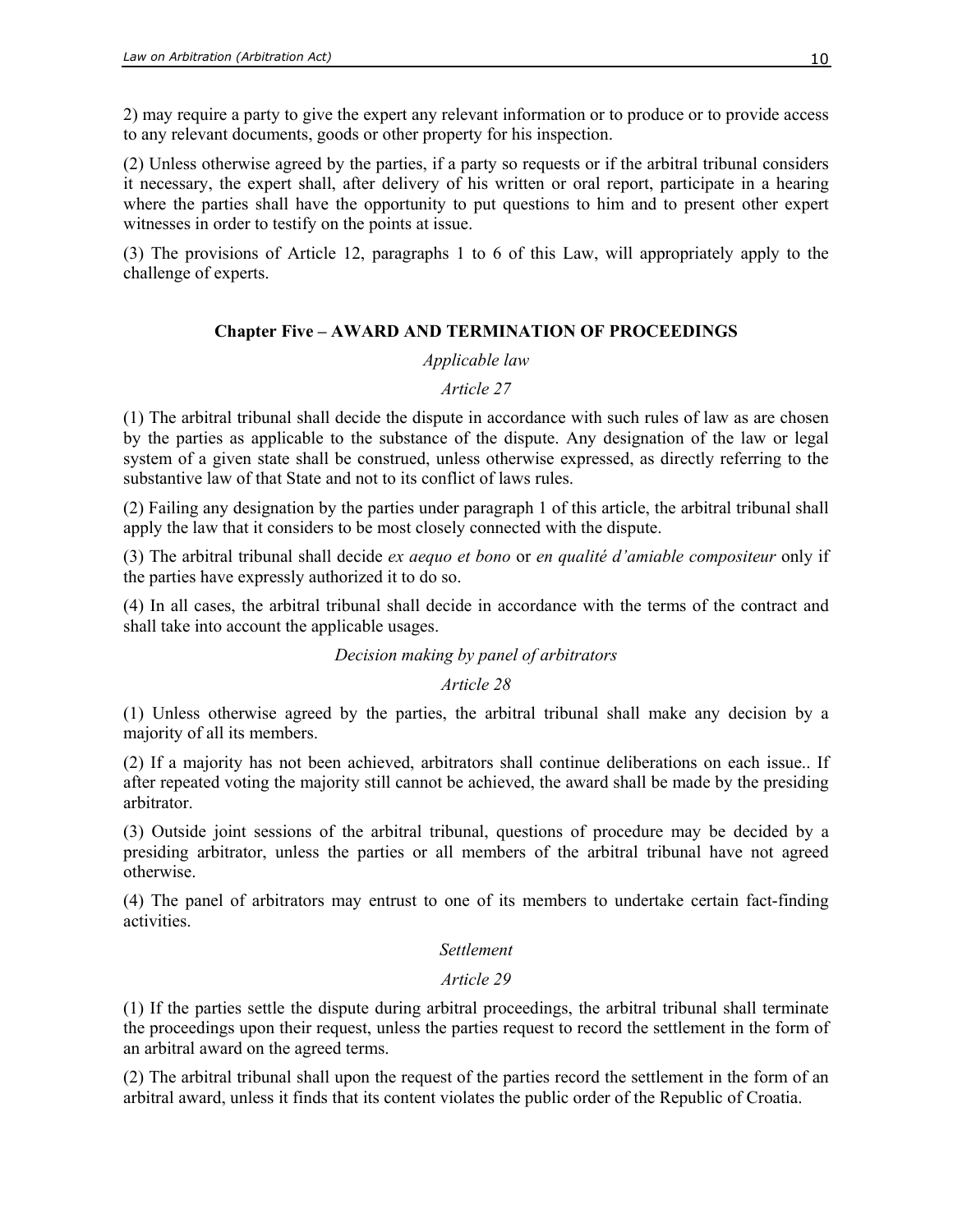(3) An award on agreed terms shall be made in accordance with the provisions of Article 30 of this Law and shall have legal force and effects of the award (Article 31 of this Law).

### Award

## Article 30

(1) Unless otherwise agreed by the parties, an arbitral tribunal is authorized to make partial and interim awards. A partial award is deemed to be an independent award.

(2) The award shall be made in the place of arbitration (Article 19 of this Law).

(3) The award shall be made in writing. It shall state the reasons upon which it is based, unless the parties have agreed that no reasons are to be given or if the award is an award on agreed terms under Article 29 of this Law.

(4) The date when the award was made and place where it was made shall be stated in the award pursuant to Article 19, paragraphs 1 and 2 of this Law and paragraph 2 of this article.

(5) The original of the award and all copies thereof shall be signed by the sole arbitrator or all members of the panel of arbitrators. The award shall be valid even if some arbitrators failed to sign it, provided that it was signed by the majority of all members of the arbitral tribunal, and that the omission of a signature or signatures is stated in the award.

(6) The awards made in an institutional arbitration shall be served upon the parties by the arbitral institution. In all other cases, the service of the award to the parties shall be made by the arbitral tribunal.

(7) Unless otherwise agreed by the parties, the service of the award shall be made pursuant to provisions of Article 4 of this Law. If both parties so request, service of the award may be carried out by the court designated in Article 43, paragraph 5 or by a notary public.

### Legal effect of the award

## Article 31

The award of the arbitral tribunal shall have, in respect of the parties, the force of a final judgment (res iudicata), unless the parties have expressly agreed that the award may be contested by an arbitral tribunal of a higher instance.

### Termination of the proceedings

### Article 32

(1) The arbitral proceedings are terminated by the final award or by an order of the arbitral tribunal, if:

1) the claimant withdraws his claim, unless the respondent objects thereto and the arbitral tribunal recognizes a legitimate interest on his part in obtaining a final award in the dispute;

2) the parties agree on the termination of the proceedings;

3) the arbitral tribunal finds that the continuation of the proceedings has for any other reason become unnecessary or impossible.

(2) The mandate of the arbitral tribunal terminates with the termination of the arbitral proceedings, subject to the provisions of the articles 33, 34, 35(3), 36(4) and 37 of this Law. In such cases, the tribunal's mandate will be terminated when the respective decision is rendered.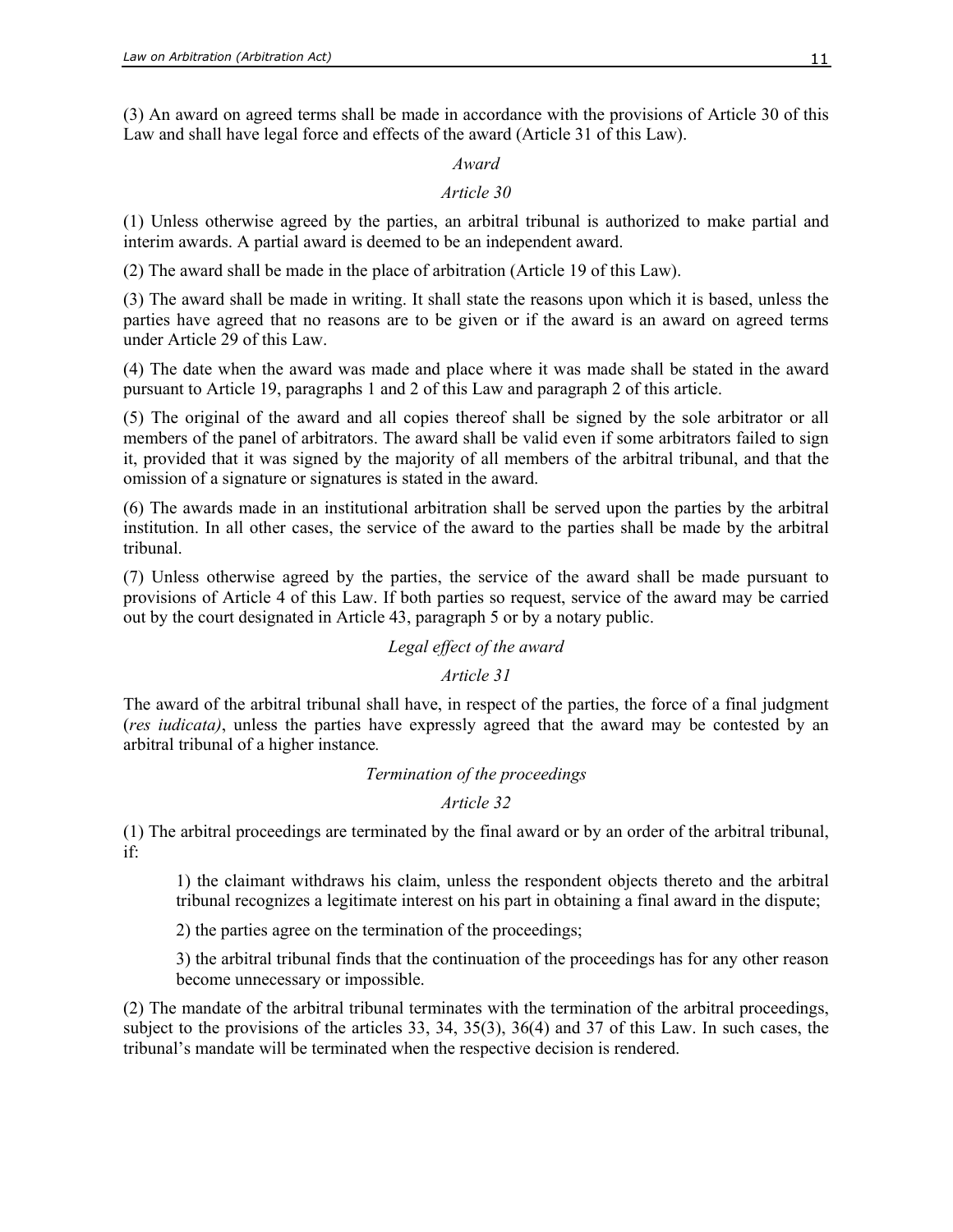## Additional award

## Article 33

(1) Unless otherwise agreed by the parties, each party may, within thirty days of the receipt of the award, and with notice to the other party, request the arbitral tribunal to make an additional award as to claims presented in the arbitral proceedings but omitted from the award.

(2) If the arbitral tribunal considers the request to be justified, it shall make the additional award.

(3) The provisions of article 30 of this Law shall apply to such an additional award.

## Correction and interpretation of award

## Article 34

(1) Within thirty days of receipt of the award, unless another period of time has been agreed by the parties:

1) a party, upon the notice to the other party, may request the arbitral tribunal to correct any errors in the computation of the award, any clerical or typographical errors or any error of similar nature;

2) if so agreed by the parties, a party, with notice to the other party, may request the arbitral tribunal to give an interpretation of a specific point or part of the award.

(2) If the arbitral tribunal considers the request to be justified, it shall make the correction or give the interpretation, which shall form part of the award.

(3) The arbitral tribunal may correct any error of the type referred to in paragraph 1, subparagraph 1 of this article on its own initiative within thirty days of the date of the award.

(4) The provisions of article 30 of this Law shall also apply to a correction or interpretation of an award.

### Decision on costs

## Article 35

(1) Upon a request by a party, the arbitral tribunal shall determine in the award or an order for the termination of the arbitral proceedings which party and in which proportion has to reimburse the other party the necessary costs of arbitration, including expenses of party representation and the fees of arbitrators, and/or has to bear its own expenses.

(2) The arbitral tribunal shall decide on the costs of the proceedings according to its free evaluation, taking into account all circumstances of the case, especially the outcome of the dispute.

(3) If the arbitral tribunal fails to decide on costs of proceedings, or if such decision is possible only after termination of the arbitral proceedings, the arbitral tribunal will make a separate award on the costs of proceedings.

## Chapter Six – LEGAL REMEDY AGAINST THE AWARD

Application for setting aside

## Article 36

(1) An arbitral award may be contested by an application for setting aside in accordance with the provisions of this article. Recourse against an interim award may be made only in an application to set aside the award in which the claim in respect of which the interim award was made was finally settled. No other legal remedies in court jurisdiction are permitted.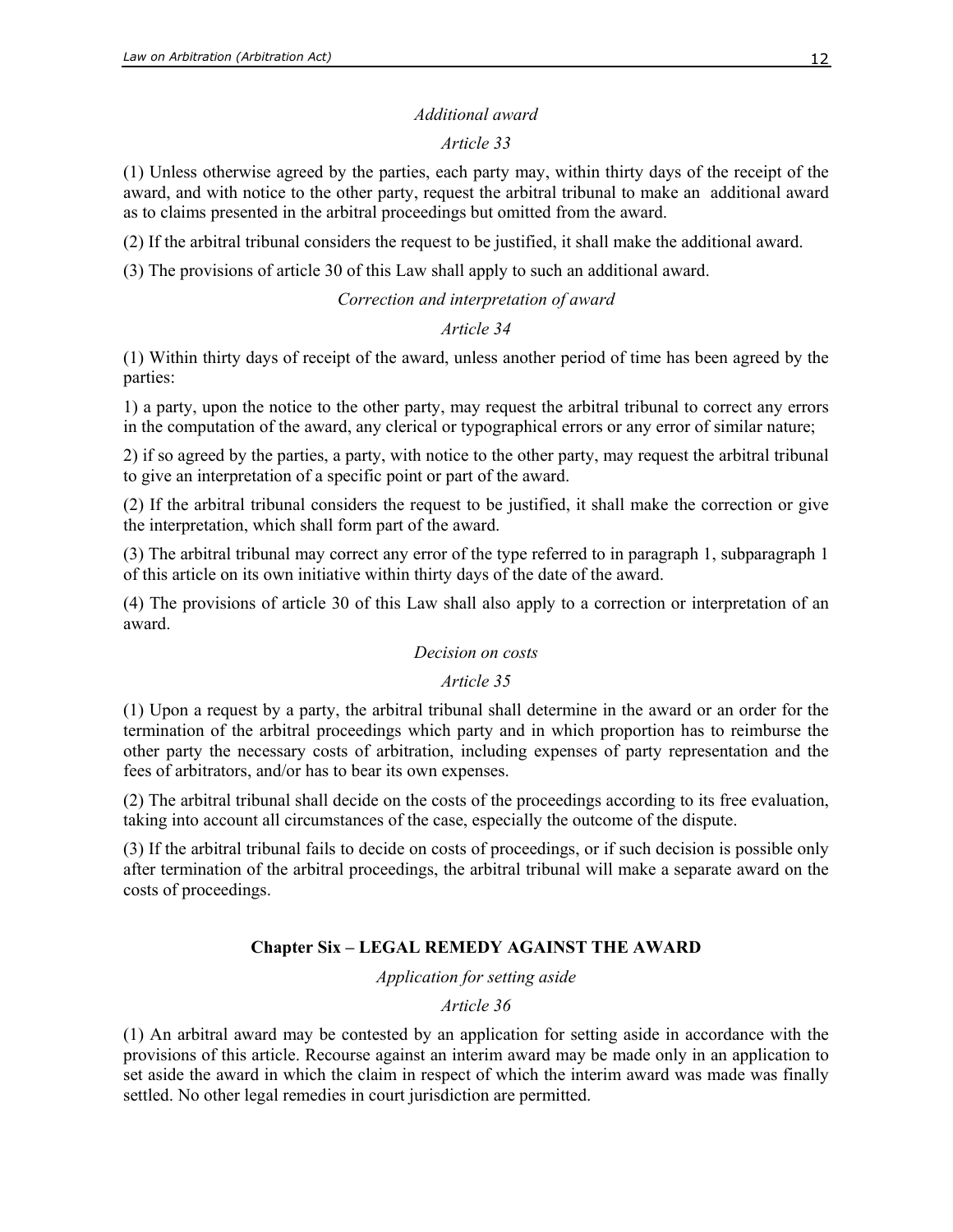(2) An arbitral award may be set aside by the court specified in Article 43, paragraph 1 of this Law only if:

1) the party making the application furnishes proof that:

a) there was no agreement to arbitrate pursuant to Article 6 of this Law, or such agreement was not valid;

b) a party to the arbitration agreement was incapable of concluding the arbitration agreement or to be a party to an arbitration dispute (Article 7) or that a party was not duly represented;

12/16

c) the party making the application for setting aside was not given proper notice of the commencement of the arbitral proceedings or was otherwise unable to present his case before the arbitral tribunal;

d) the award deals with a dispute not contemplated by or not falling within the terms of the submission to arbitration, or contains decisions on matters beyond the scope of the submission to arbitration, provided that, if the decision on matters submitted to arbitration can be separated from those not so submitted, only that part of the award that contains decisions on matters not submitted to arbitration may be set aside; or

e) the composition of the arbitral tribunal or the arbitral procedure was not in accordance with this Law or a permissible agreement of the parties and that fact could have influenced the content of the award; or

f) the award has no reasons or has not been signed in accordance with the provisions of Article 30, paragraphs 3 and 5 of this Law; or

2) the court finds, even if a party has not raised these grounds, that:

a) the subject matter of the dispute is not capable of settlement by arbitration under the laws of the Republic of Croatia; or

b) the award is in conflict with the public policy of the Republic of Croatia.

(3) An application for setting aside may not be made after three months have elapsed from the date on which the party making that application received the award or, if the application is made in a case under Arts. 33 or 34 of this Law, from the date on which the party making that application received the decision of the arbitral tribunal on either of the requests referred to in those articles.

(4) The court, when asked to set aside an award, may, where appropriate and so requested by a party, suspend the setting aside proceedings for a period of time determined by it in order to give the arbitral tribunal an opportunity to resume the arbitral proceedings or to take such other actions as in the arbitral tribunal's opinion could eliminate the grounds for setting aside.

(5) If the parties in a dispute expressly so agree in the arbitration agreement, an application against the arbitral award may also be made on the grounds that the party applying for setting aside found new facts or has the opportunity to present new evidence on the basis of which an award more favorable to him could have been made if these facts would have been known or evidence produced in the hearings that preceded the making of the challenged award. This ground may be raised only if the applying party could not have used them in the arbitration proceedings for reasons that were not his fault.

(6) The parties cannot derogate in advance their right to contest the award by an application for setting aside.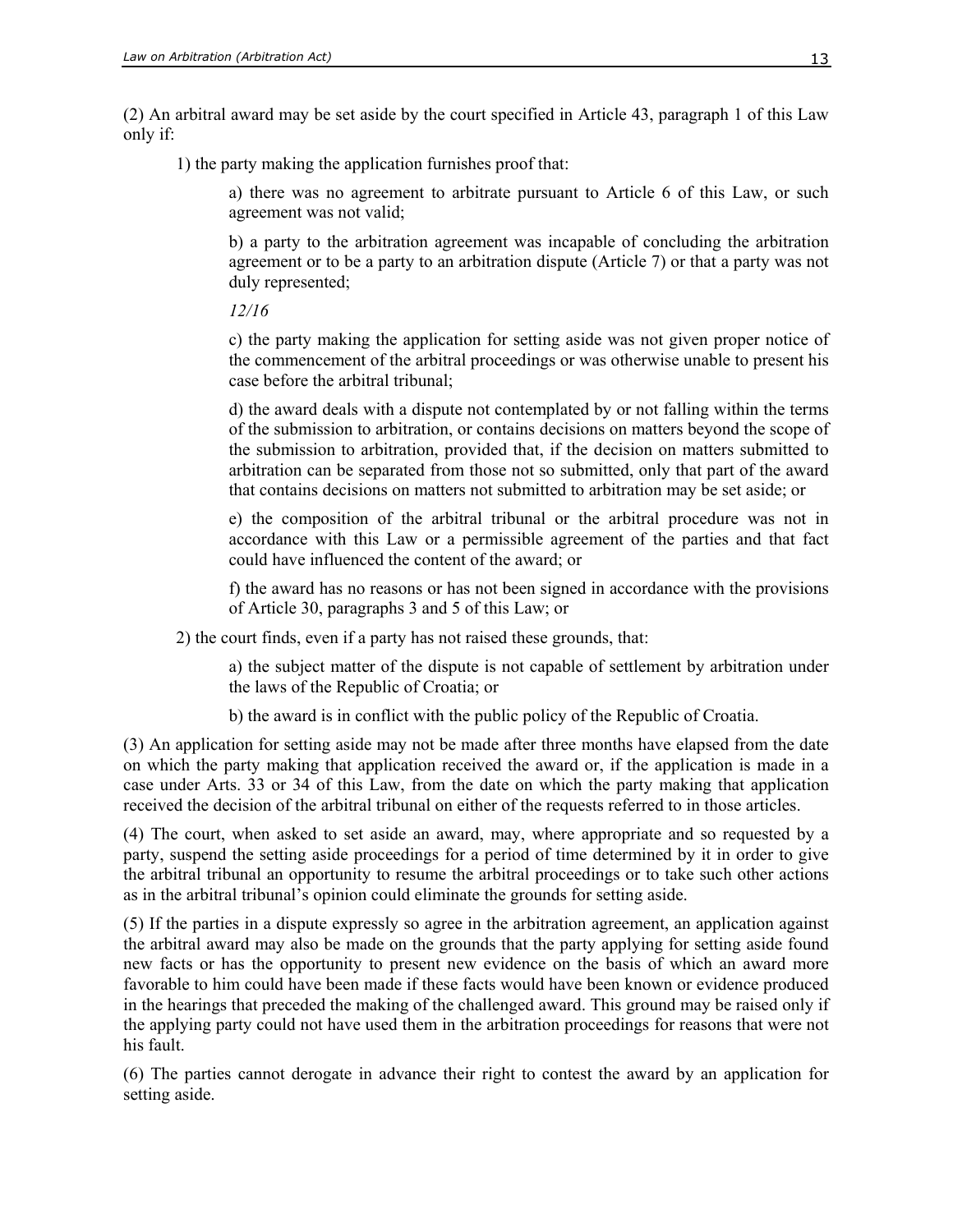## Arbitration agreement after setting aside the award

## Article 37

(1) If an award made on the basis of a valid arbitration agreement not specifying the names of the arbitrators, has been set aside on the grounds other than those related to existence or validity of the arbitration agreement, such arbitration agreement shall be a valid legal basis for new arbitration in the same dispute. In case of doubt, upon request by a party, the court may issue a separate ruling to this effect.

(2) Upon a request by a party, when the court asked to set aside an award finds it possible and appropriate, it shall, after setting aside, refer the case to the arbitral tribunal for reconsideration.

(3) In all other cases, a new arbitration in the same dispute shall be possible if the parties conclude a new arbitration agreement after the setting aside of the award.

## P a r t T h r e e – RECOGNITION AND ENFORCEMENT OF THE AWARDS

## Nationality of the award

## Article 38

The award of an arbitral tribunal shall have the nationality of the country in which the place of arbitration is situated (Article 19 of this Law).

Enforcement of the domestic award

## Article 39

(1) The court shall enforce a domestic award, unless it establishes the existence of grounds for setting aside provided by Article 36 paragraph 2, subparagraph 2 of this Law.

(2) The court shall not take into account those grounds for setting aside provided by Article 36 paragraph 2, subparagraph 2 for which an application for setting aside was already finally rejected.

(3) If an issue arises in court proceedings relating to the existence of a right or legal relation and such an issue was already finally decided in a dispositive part of a domestic award, upon a request by a party and within the boundaries of the final decision, the court shall be bound by the decision on this issue contained in the dispositive part, unless it establishes the existence of a ground for setting aside referred to in Article 36 paragraph 2 subparagraph 2 of this Law with respect to this part of the arbitral award.

(4) If a party to an arbitral dispute has a legal interest in a determination that no reasons for setting aside referred to in Article 36 paragraph 2 subparagraph 2 of this Law exist, it may request a decision on this issue from the court referred to in Article 43. of this Law.

## Recognition and enforcement of a foreign award

## Article 40

(1) A foreign award shall be recognized as binding and shall be enforced in the Republic of Croatia unless the court establishes, upon a request by the opposing party, the existence of a ground referred to in Article 36, paragraph 2, subparagraph 1 of this Law, or if it finds that the award has not yet become binding on the parties or has been set aside or suspended by a court of the country in which, or under the law of which, that award was made.

(2) Recognition and enforcement of a foreign award shall be refused if the court finds that:

a) the subject-matter of the dispute is not capable of settlement by arbitration under the law of the Republic of Croatia.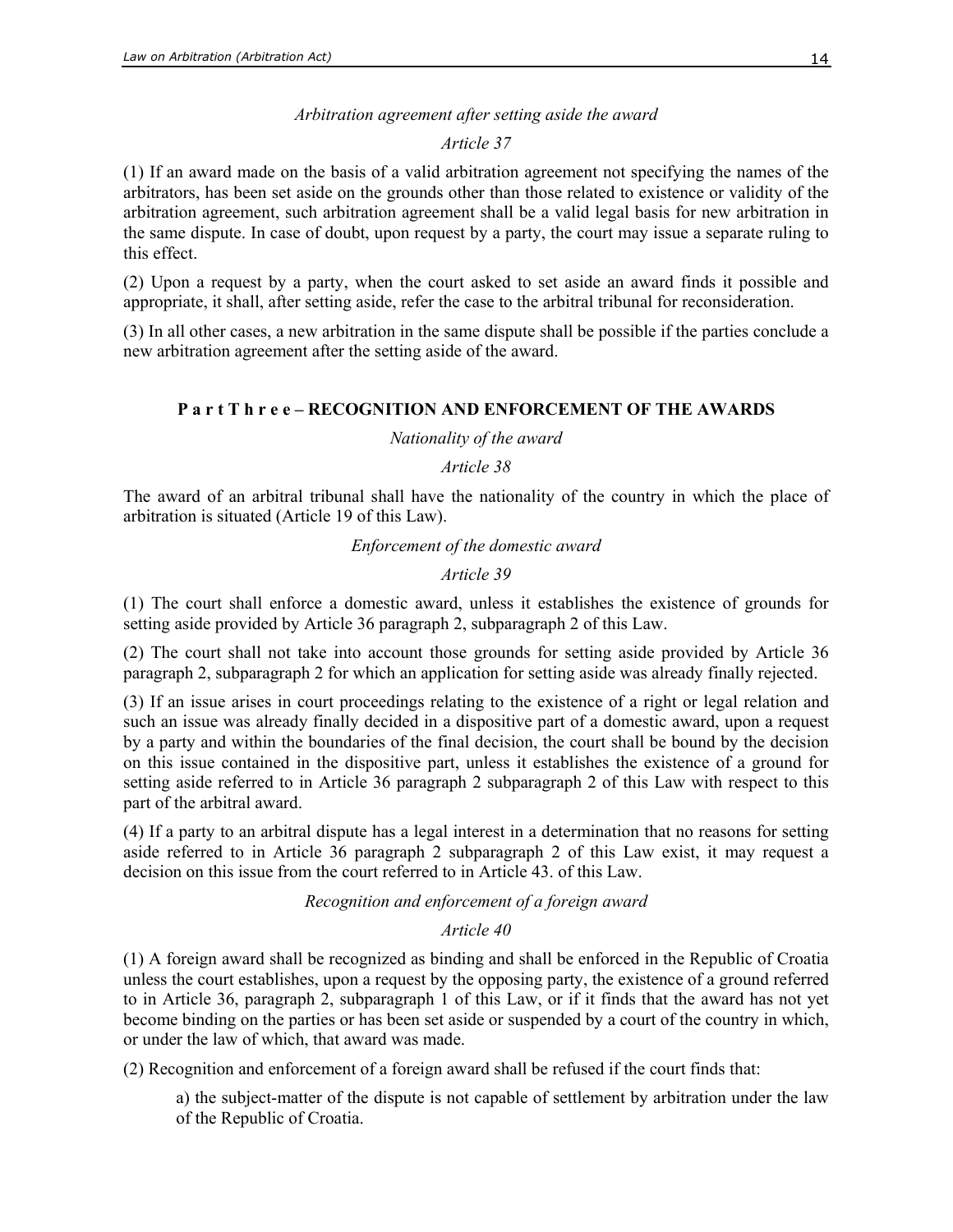b) the recognition or enforcement of the award would be contrary to the public policy of the Republic of Croatia.

# P a r t F o u r – COURT PROCEDURE Chapter One – GENERAL PROVISIONS

### Court intervention

Article 41

(1) No court shall intervene in matters governed by this law, except where it is so provided in this Law.

(2) Court proceedings shall be governed by the rules of non-contentious procedure, except upon applications for setting aside the award.

Arbitration agreement and a claim on the merits submitted to a court of law in the same matter

## Article 42

(1) If the parties have agreed to submit a dispute to arbitration, the court before which the same matter between the same parties was brought shall upon respondent's objection declare its lack of jurisdiction, annul all actions taken in the proceedings and refuse to rule on the statement of claim, unless it finds that the arbitration agreement is null and void (Article 6), inoperative or incapable of being performed.

(2) The respondent may raise the objection referred to in paragraph 1 of this article no later than at the preparatory hearing or, if no preparatory hearing is held, at the main hearing before the end of the presentation of the statement of defense.

(3) Where an action referred in paragraph 1 of this article has been brought to the court, arbitral proceedings may nevertheless be commenced or continued if they were already commenced, and an award may be made while the issue is still pending before the court.

## Court jurisdiction

### Article 43

(1) The Commercial Court in Zagreb shall have the jurisdiction to rule on the jurisdiction of the arbitral tribunal (Article 15, paragraph 3), deposition of the award (Article 46), application for setting aside (Article 36) and petitions for recognition and granting the enforcement of the award (Articles 39 and 40), in the cases from the *ratione causae* competence of the commercial courts. In other cases, the County Court in Zagreb shall have jurisdiction.

(2) A court competent ratione causae designated by a separate law shall be competent to carry out the enforcement of the award.

(3) Unless the parties have agreed that some or all of the assisting activities are to be performed by an arbitral institution or some other appointing authority, the activities provided in Article 10, paragraph 4 to 7, Article 12, paragraphs 3 and 4, Article 14, paragraph 7 and Article 15 of this Law shall be performed by the president of the court designated by paragraph 1 of this article or a judge authorized by him.

(4) Activities of the president of the court referred to in paragraph 3 of this article shall not be construed as activities in a court or administrative procedure.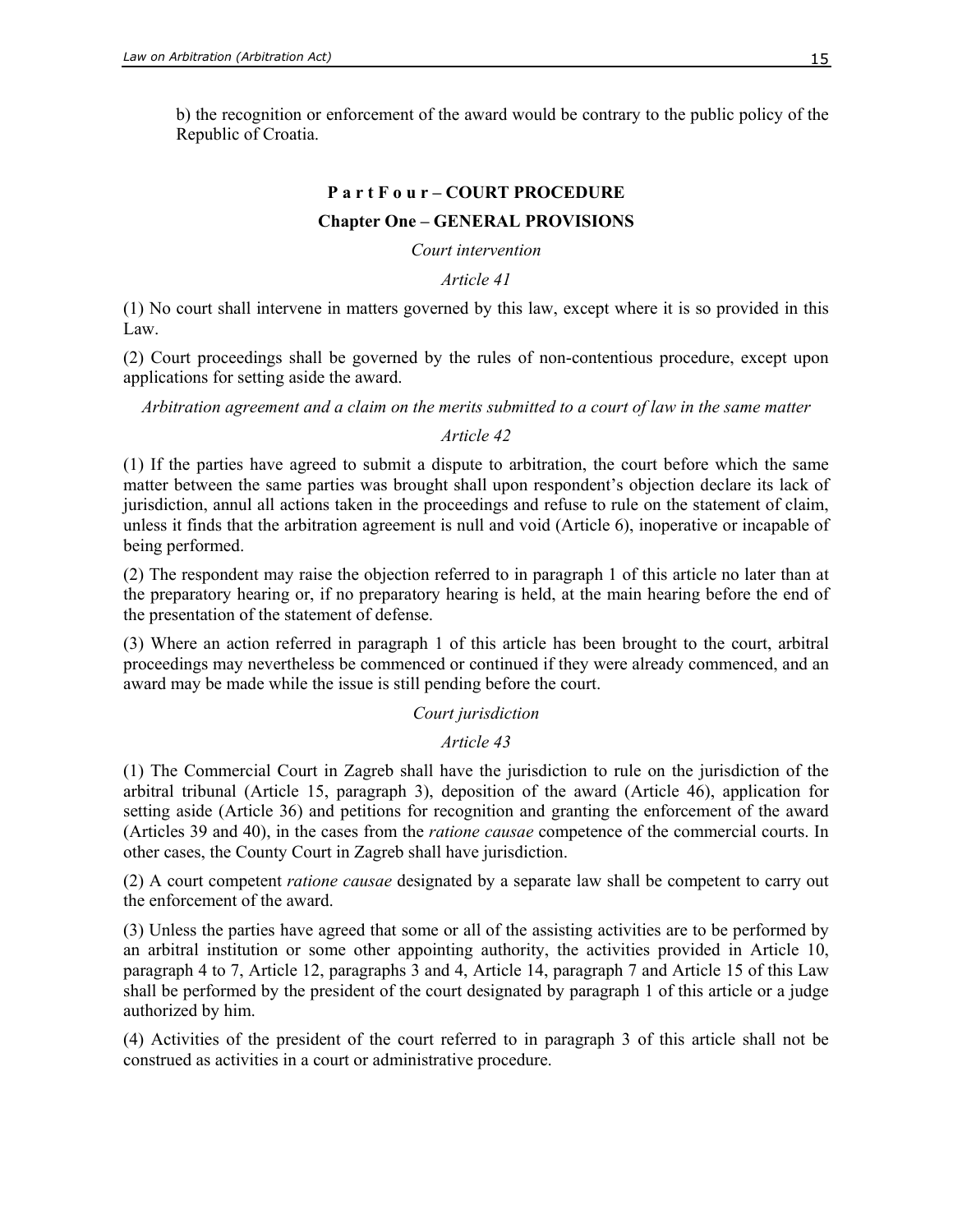(5) Legal assistance in the taking of evidence (Article 45) and the service of the awards (Article 30, paragraph 6) shall be rendered by a court competent *ratione causae* that has territorial jurisdiction according to the place where the particular activity has to be undertaken.

(6) The provisions of this article shall not affect the application of the provisions of the Law on Enforcement on the jurisdiction for the ordering and enforcement of provisional measures.

## Interim court measures of protection of claims

## Article 44

A party to arbitral proceedings may apply to the court to grant interim measures for protection of a claim. It is not incompatible with an arbitration agreement for a party to request from a court, before or during arbitral proceedings, an interim measure for protection of a claim and for a court to grant such a measure.

## Legal assistance in taking evidence

## Article 45

(1) The arbitral tribunal, or a party with the approval of the arbitral tribunal, may request legal assistance from a competent court in taking evidence that the arbitral tribunal itself could not take.

(2) The procedure for taking evidence is governed by the provisions on taking evidence before a judge commissioned by a rogatory letter.

(3) The arbitrators are entitled to participate in the procedure of taking evidence before a commissioned judge and put questions to persons being examined.

### Authentication and deposition of the award

Article 46

(1) The parties may agree whether and how the award shall be authenticated and deposited.

(2) If the agreement referred to in paragraph 1 of this article refers to authentication and deposition with a court, the court shall complete the authentication and deposition pursuant to rules for rendering legal assistance to arbitral tribunals.

(3) If parties so agree, the court shall transmit the transcripts of the award that was deposited in the court to a party or parties to arbitral proceedings.

## Chapter Two – PROCEDURE OF RECOGNITION AND ENFORCEMENT

Documents to be attached to a petition for recognition and enforcement

Article 47

(1) The party seeking recognition and enforcement of an award or relying upon an award in proceedings shall, together with his petition in writing, supply the original award or a duly certified copy thereof.

(2) A party seeking recognition or enforcement of a foreign award, or relying on such award shall also supply, in addition to his petition in writing, the original arbitration agreement or a duly certified copy thereof.

(3) If the award or agreement referred to in paragraphs 1 and 2 of this article were not made in the Croatian language, the party shall also supply a duly certified translation thereof into the Croatian language.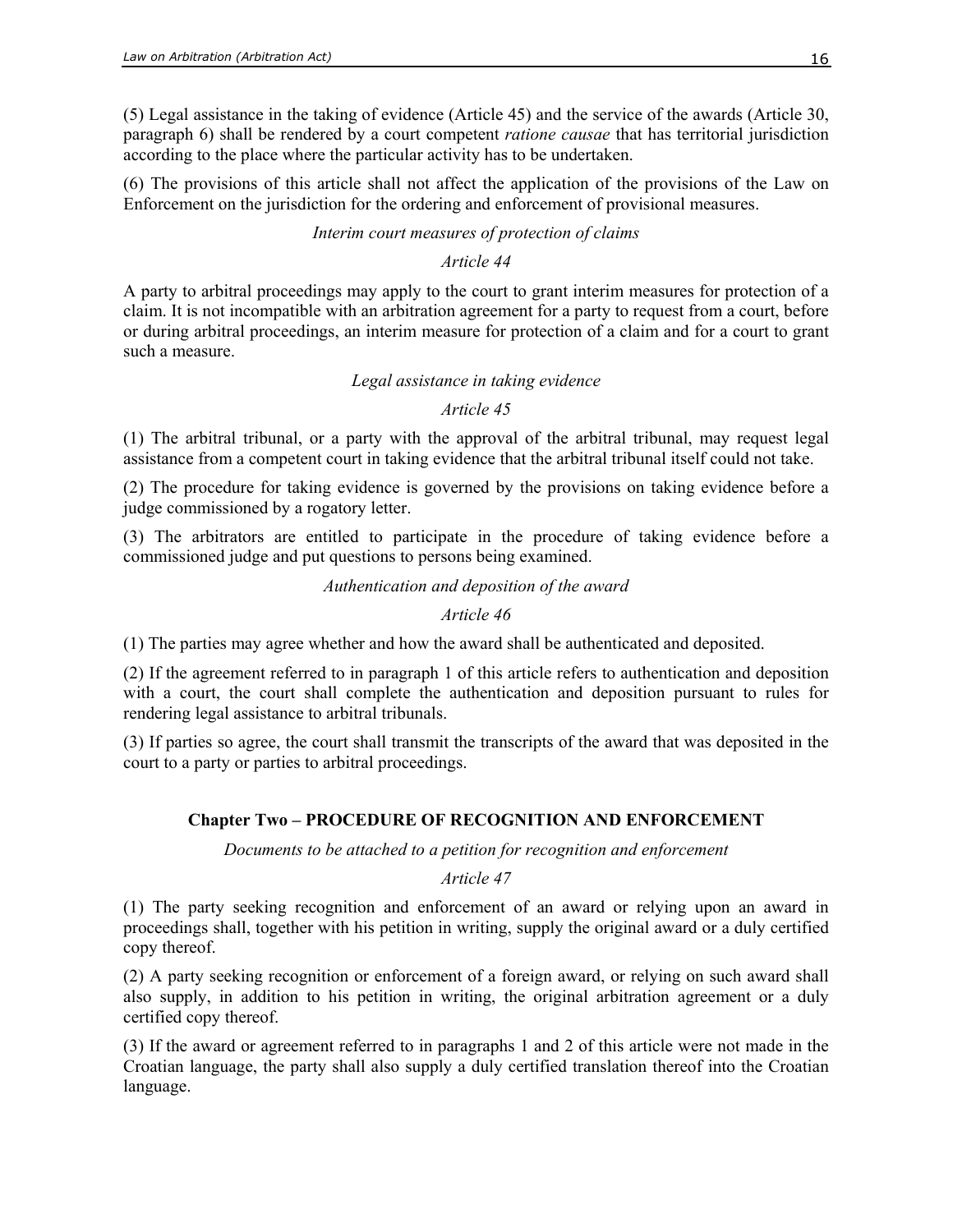Adjournment of proceedings for recognition and enforcement of a foreign award

## Article 48

If proceedings for the setting aside of an award or for the suspension of a foreign award have commenced before a competent court, the court requested to recognize or enforce the award may, if it considers it appropriate, adjourn its decision until the termination of the proceedings for setting aside or suspension and may, upon the motion of the party seeking the recognition or enforcement of the award, order the other party to provide appropriate security.

## Decision on claims for recognition and enforcement

## Article 49

(1) While ruling on claims for recognition or enforcement, the court shall confine itself to determining whether the requirements referred to in Arts. 39, 40, 47 and 48 of this Law have been met, and if it considers it necessary, it may seek an explanation from the arbitral tribunal that rendered the award, from the parties, or from a court or a notary public or other person with which the award was deposited pursuant to an agreement referred to in Article 46, paragraph 1 of this Law.

(2) The court shall provide an opportunity to the opposing party to be heard in the proceedings where recognition of the award is the main issue.

(3) The court shall provide an opportunity to the opposing party to be heard with regard to a claim for enforcement on the basis of an award unless this would jeopardize the successful implementation of enforcement.

(4) A decision on recognition and/or enforcement shall contain grounds for the decision.

(5) An appeal against a decision rendered in the proceedings where recognition is the main issue may be submitted to the Supreme Court of the Republic of Croatia within 15 days from the service of the decision on recognition.

## P a r t F i v e – TRANSITORY AND FINAL PROVISIONS

### Repealing of particular laws

### Article 50

By enactment of this Law, the provisions of the following Laws shall be repealed:

- Articles 468a to 487 of the Code of Civil Procedure, adopted as a Law of the Republic of Croatia by an Adoption Act ("Off. Gaz.", no. 53/91);

- Articles 97 to 100 of the Conflicts of Laws Act, adopted as a Law of the Republic of Croatia by an Adoption Act ("Off. Gaz.", no. 53/91);

- Article 1(2) and Articles 101-109 of the Conflicts of Laws Act, adopted as a Law of the Republic of Croatia by an Adoption Act ("Off. Gaz.", no. 53/91), as far as they are concerned with the procedure of recognition and enforcement of foreign arbitral awards;

- Article 91, paragraph 4 of the Law on Obligations, adopted as a Law of the Republic of Croatia by an Adoption Act ("Off. Gaz.", no. 53/91, 73/91, 111/93, 3/94, 7/96, 91/96 and 112/99), as far as it regulates the authority to conclude an arbitration agreement.